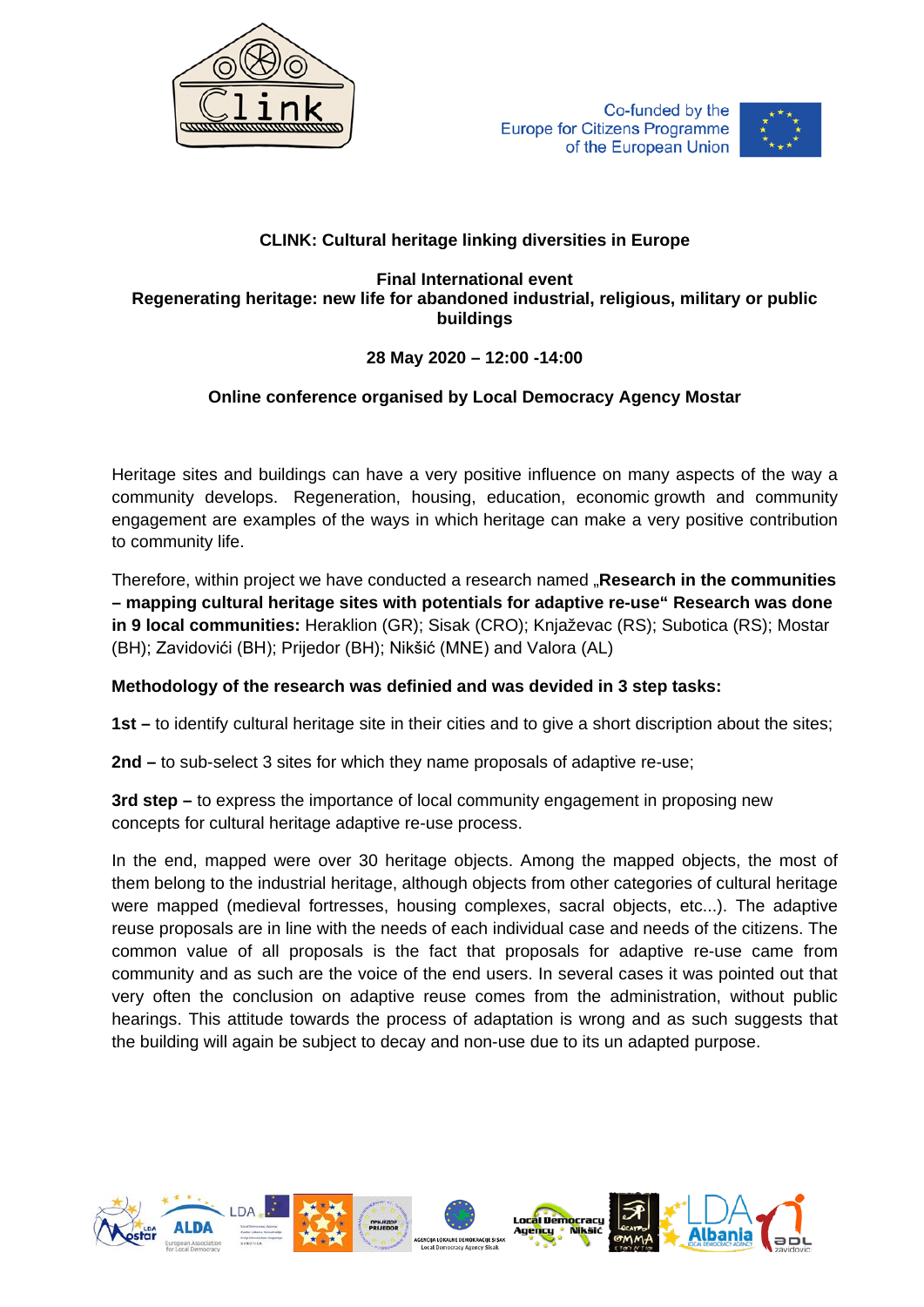



Based on the above explained research and following facts:

- The historic environment is a proven source of benefit to local economies, particularly through tourism.
- People are very proud of their local history, but don't always express how much they value a place until it's threatened. Because it adds character and distinctiveness to an area, heritage is a fundamental in creating a 'sense of place' for a community.
- Adaptive reuse of heritage buildings is an important factor in creating sustainable communities.
- An attractive heritage environment assists in attracting external investment as well as maintaining existing businesses of all types, not just tourism-related.
- Heritage buildings add value to regeneration projects, both in terms the economic and environmental advantage of reuse over new build and in adding character to a precinct.
- Heritage places can be a potent driver for community action.
- Increased community values and greater social inclusion can be achieved through a focus on heritage matters.
- The heritage places are an excellent local educational resource for people of all ages. Learning about the history of a place is a good way of bringing communities together through a shared understanding of the unique cultural identity heritage places give to an area.
- Areas where the heritage is understood and valued tend to be better looked after than those where heritage items have no link with the community. Such links help to foster civic responsibility and citizenship and contribute to everyone's quality of life.